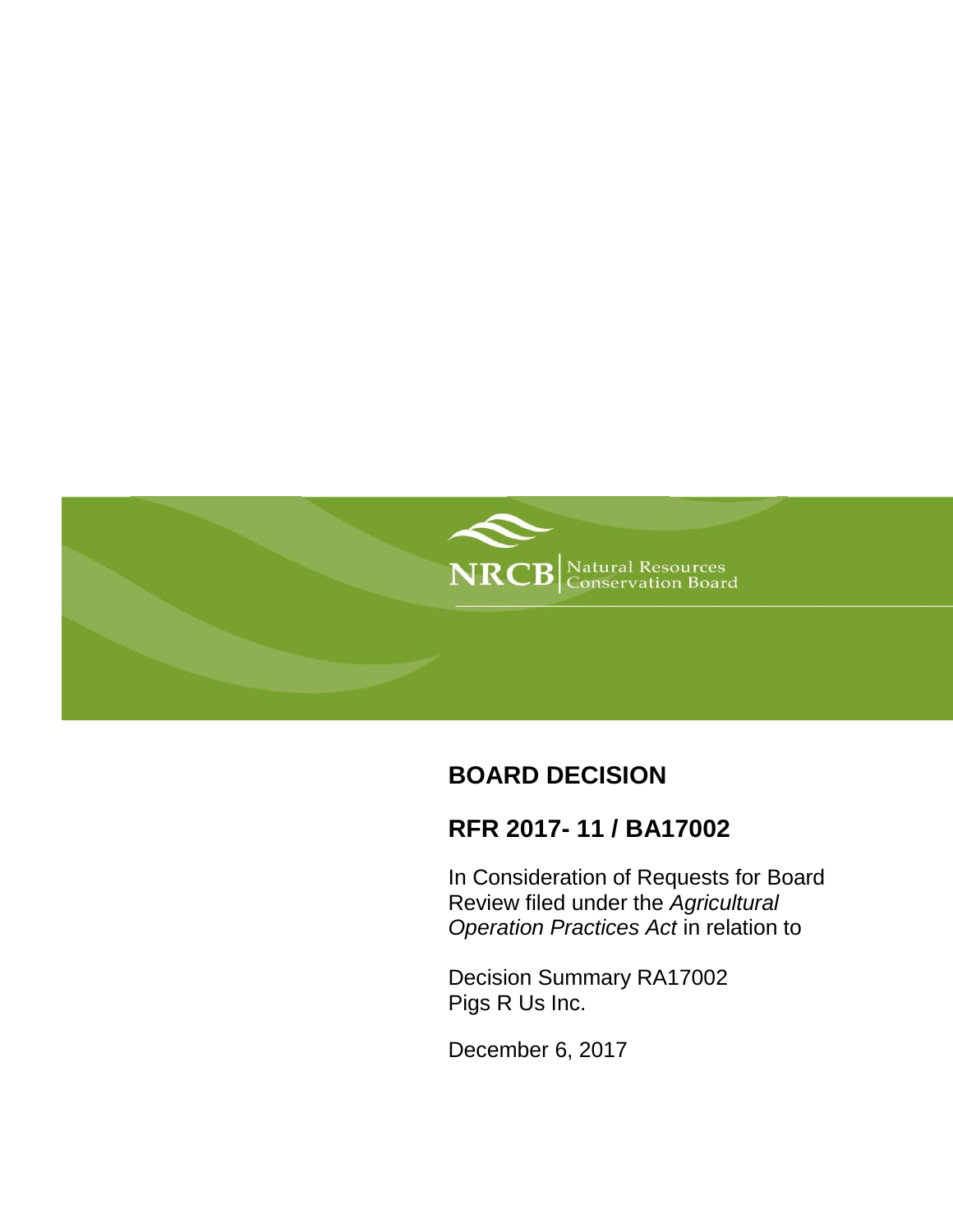# **Background**

On October 23, 2017, NRCB Approval Officer Nathan Shirley issued Decision Summary BA17002 in relation to the confined feeding operation (CFO) proposed by Pigs R Us Inc. (Pigs R Us) at Pt. SE 12-57-9 W5M in Lac Ste. Anne County. Pigs R Us sought approval for a new 4,100 feeder swine CFO. The proposed CFO includes the construction of one feeder barn, an earthen liquid manure storage, a loadout addition, and a wash bay. The approval officer considered this application in Decision Summary BA17002 and issued an approval with conditions.

Pursuant to section 20(5) of the *Agricultural Operation Practices Act* (AOPA*)*, Requests for Board Review (RFRs) of Decision Summary BA17002 were filed by directly affected parties Janet Funduk, Jason and Lisa Funduk, Glen and Carolyn LeClercq, Blaine and Christine Yohemas, Jack and Sandra DeGrandis, Melanie Martin, Walter and Kimberly Andrusiak, Mary Ann Hagman, and Lac Ste. Anne County. Pursuant to section 20(6) of AOPA, Frederick and Hannah Madsen, Carol and Lloyd Tulloch, Melanie Bohnet, Bruce Shuck, and Roy and Susan Yohemas requested that the Board first find them to be directly affected by the Pigs R Us application, and then consider their RFRs of Decision Summary BA17002. Each of the above mentioned parties made submissions to the approval officer. In addition, the Board received an RFR from Lance and Erica Tulloch, who had not made a submission to the approval officer. All RFRs were filed within the 10-day filing deadline established by AOPA.

Following receipt of the RFRs, all parties were provided with copies of the requests, and notified of the Board's intent to meet and deliberate on this matter. Directly affected parties with an adverse interest to the matters raised in the RFRs were provided the opportunity to make a rebuttal submission in response. The Board did not receive any submissions that met the November 21, 2017 filing deadline.

The Board convened to deliberate on the RFRs on November 22, 2017.

## **Jurisdiction**

The Board's authority for granting a review of an approval officer's decision is found in section 25(1) of AOPA, which states:

- *25(1) The Board must, within 10 working days of receiving an application under section 20(5), 22(4) or 23(3) and within 10 working days of the Board's determination under section 20(8) that a person or organization is a directly affected party,*
	- *(a) dismiss the application for review, if in the opinion of the Board, the issues raised in the application for review were adequately dealt with by the approval officer or the issues raised are of little merit, or*
	- *(b) schedule a review.*

The Board considers that a party requesting a review has the onus of demonstrating that there are sufficient grounds to merit review of the approval officer's decision. Section 14 of the *Board Administrative Procedures Regulation* describes the information that must be included in each RFR.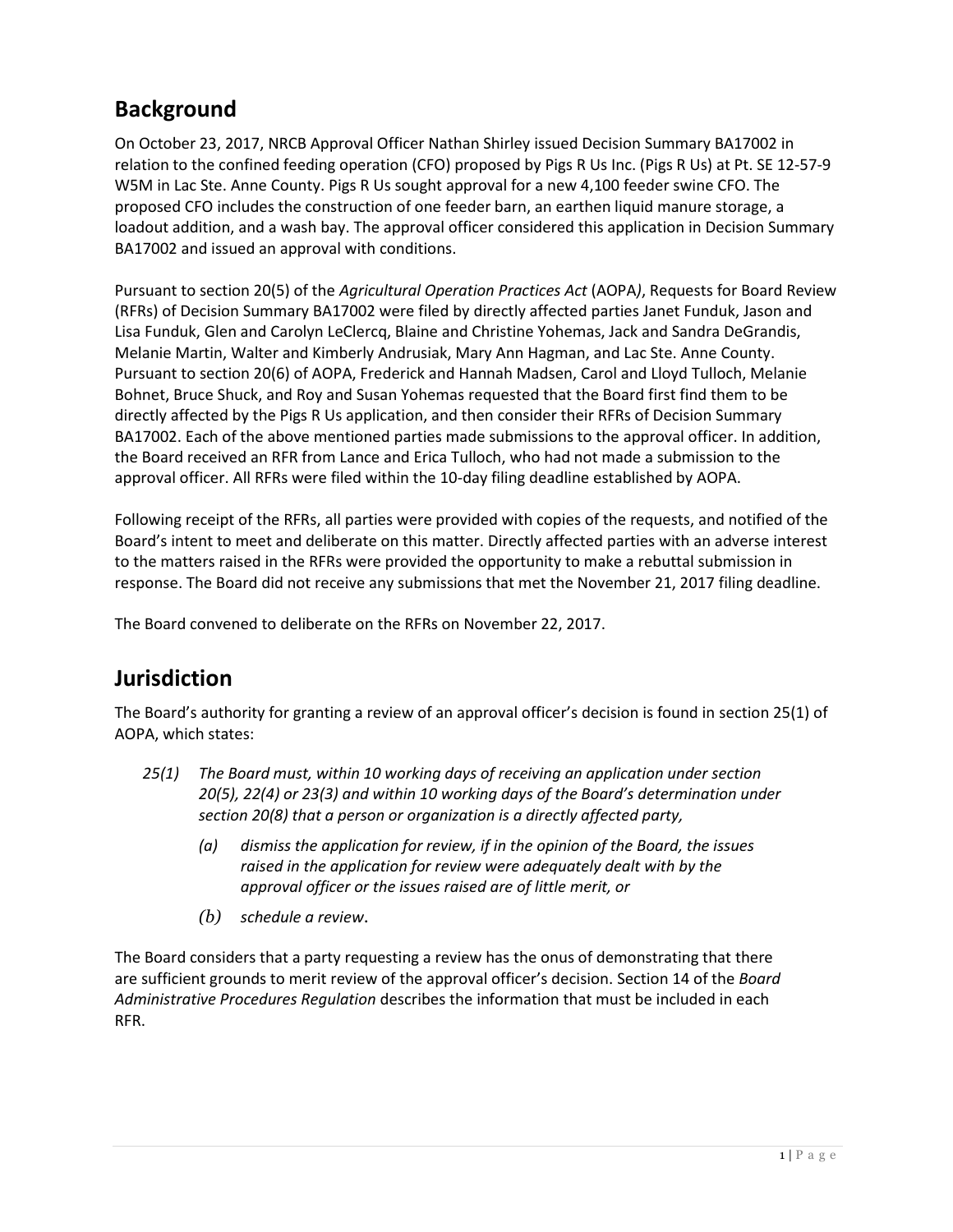## **Documents Considered**

The Board considered the following information:

- Decision Summary BA17002, dated October 23, 2017
- Approval BA17002
- Technical Document BA17002
- RFRs filed by:
	- Janet Funduk
	- Jason and Lisa Funduk
	- Glen and Carolyn LeClercq
	- Blaine and Christine Yohemas
	- Jack and Sandra DeGrandis
	- Melanie Martin
	- Walter and Kimberly Andrusiak
	- Mary Ann Hagman
	- Lac Ste. Anne County
- Requests to review directly affected party status and RFRs filed by:
	- Frederick and Hannah Madsen
	- Carol and Lloyd Tulloch
	- Melanie Bohnet
	- Bruce Shuck
	- Roy and Susan Yohemas
- RFR filed by Lance and Erica Tulloch (neither party participated in application process)
- Lac Ste. Anne County Municipal Development Plan
- Portions of the public record maintained by the approval officer.

## **Board Deliberations**

The Board met on November 22, 2017 to deliberate on the RFRs.

## *Preliminary Issue—the Lance and Erica Tulloch RFRs*

Lance and Erica Tulloch filed RFRs with the Board on November 6 and 8, 2017. The Board can only consider RFRs that meet the requirements of section 25 of AOPA. Section 25(1) states that a RFR in relation to an approval must be made in accordance with section 20(5). Section 20(5) requires that a party file a submission with the approval officer setting out:

- how the proposed project directly affects the person, AOPA s.19(4); and
- any evidence or concerns the person wants the approval officer to consider, AOPA s.20(1)(b)(iii).

Section 25(1) also provides for a party who was found not directly affected by the approval officer to file an RFR, provided that the Board has first determined that the party is a directly affected party. That process is described in section 20, subsections (6) and (8). In each instance, the result is that the Board may only consider a RFR from a party who filed a statement of concern with the approval officer. The September 6, 2017 Notice of Application issued by the approval officer stated these requirements in plain language and included the statement that "failure to submit a statement of concern may affect your rights to apply for an NRCB review." .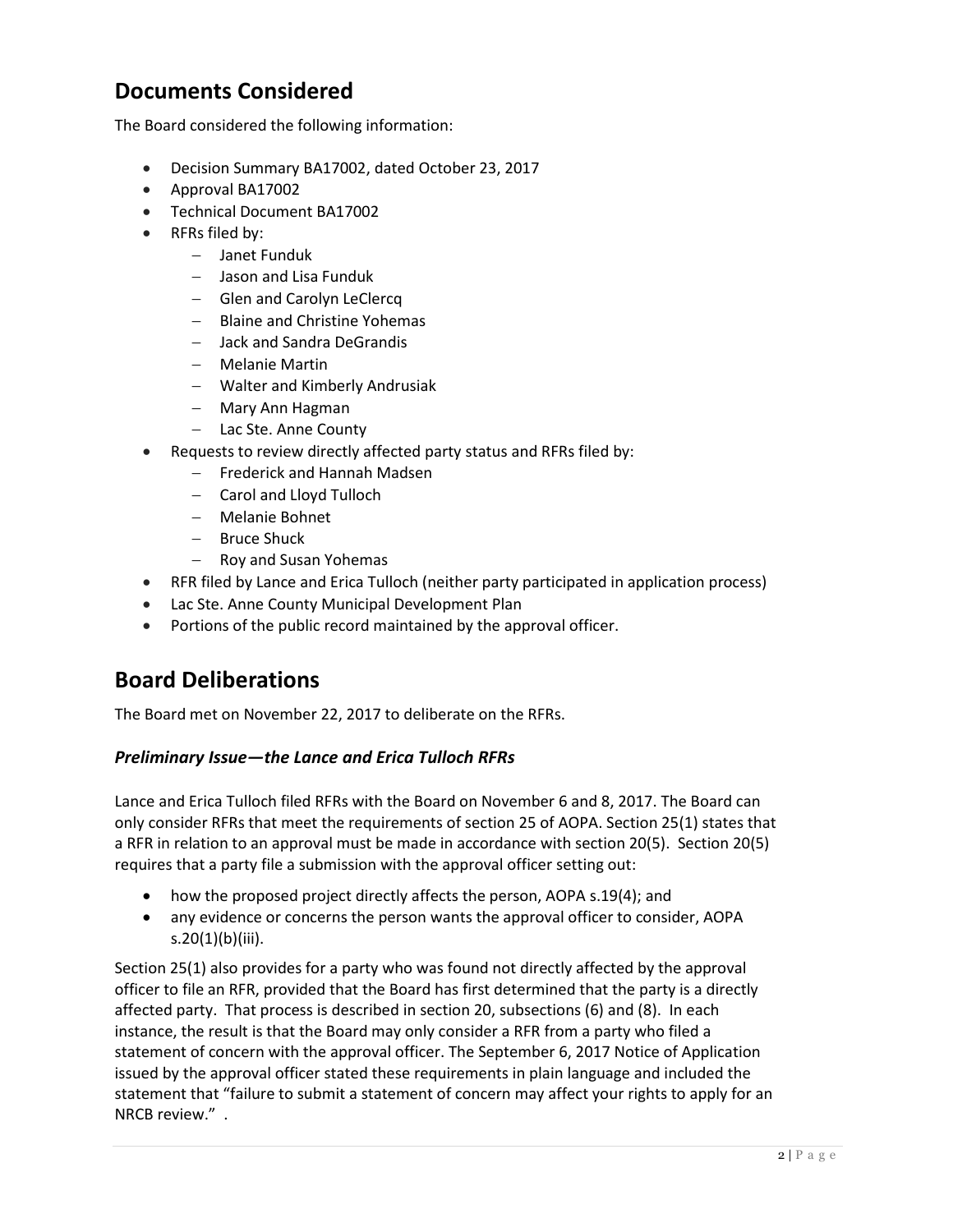The November 6, 2017 letter from Lance and Erica Tulloch to the approval officer states that "we did not write a letter of concern earlier." There is no reference to either Lance or Erica Tulloch in the approval officer's Decision Summary. The Board has also reviewed the approval officer's record and can find no statement of concern filed by Lance or Erica Tulloch pursuant to section 19(4) of AOPA.

Given that these individuals did not respond to the approval officer's Notice of Application, the Board finds that it has no legislative authority to consider this RFR.

## *Preliminary Issue—Review of Directly Affected Party Status*

Frederick and Hannah Madsen, Carol and Lloyd Tulloch, Melanie Bohnet, Bruce Shuck, and Roy and Susan Yohemas submitted statements of concern to the approval officer in response to the Notice of Application (published in the August 7, 2017 edition of the Lac Ste. Anne Bulletin). The approval officer determined that each of these individuals had failed to establish that they would be directly affected by the CFO.

In reviewing the concerns raised, the Board does not find that any of these individuals has established that they would be directly affected. The Board's approach is the same as outlined by the approval officer in Decision Summary BA17002—the onus is on the party requesting status to demonstrate that:

- a plausible chain of causality exists between the proposed project and the effect asserted,
- the effect would probably occur,
- the effect could reasonably be expected to impact the party,
- the effect would not be trivial, and
- the effect falls within the NRCB regulatory mandate under AOPA.

The Board is satisfied that the approval officer properly determined that the parties living beyond the one mile radius from the CFO would experience odour and other nuisance issues, but those impacts would be both infrequent and of short duration. The Board concurs with the approval officer's assessment that nuisance effects on these individuals may occur; however, the effects will be trivial.

Beyond nuisance odours, each of the parties that have asked the Board to find them to be directly affected raised a number of concerns. Stating concerns without substantive supporting evidence is not enough to meet the burden of proof necessary for the Board to find a party directly affected. In addition, statements cannot overreach in terms of common logic. For example, one party states that they reside near enough to the CFO that it is reasonable to assume that their water will be impacted. The Board finds that the available evidence, which includes requirements to build to proven construction standards and a risk screening conducted by the approval officer, supports the reasonable assumption that the parties' water will not be impacted.

Several parties state that they will be directly affected as the identified CFO manure spreading lands are in close proximity to their residence. The Board acknowledges that residences adjacent to manure spreading land will experience odour; however, as the Board has no general control over what lands an operator chooses to spread manure on, the Board does not consider effects from spreading beyond knowing that the operator has secured the right to sufficient spreading acreage.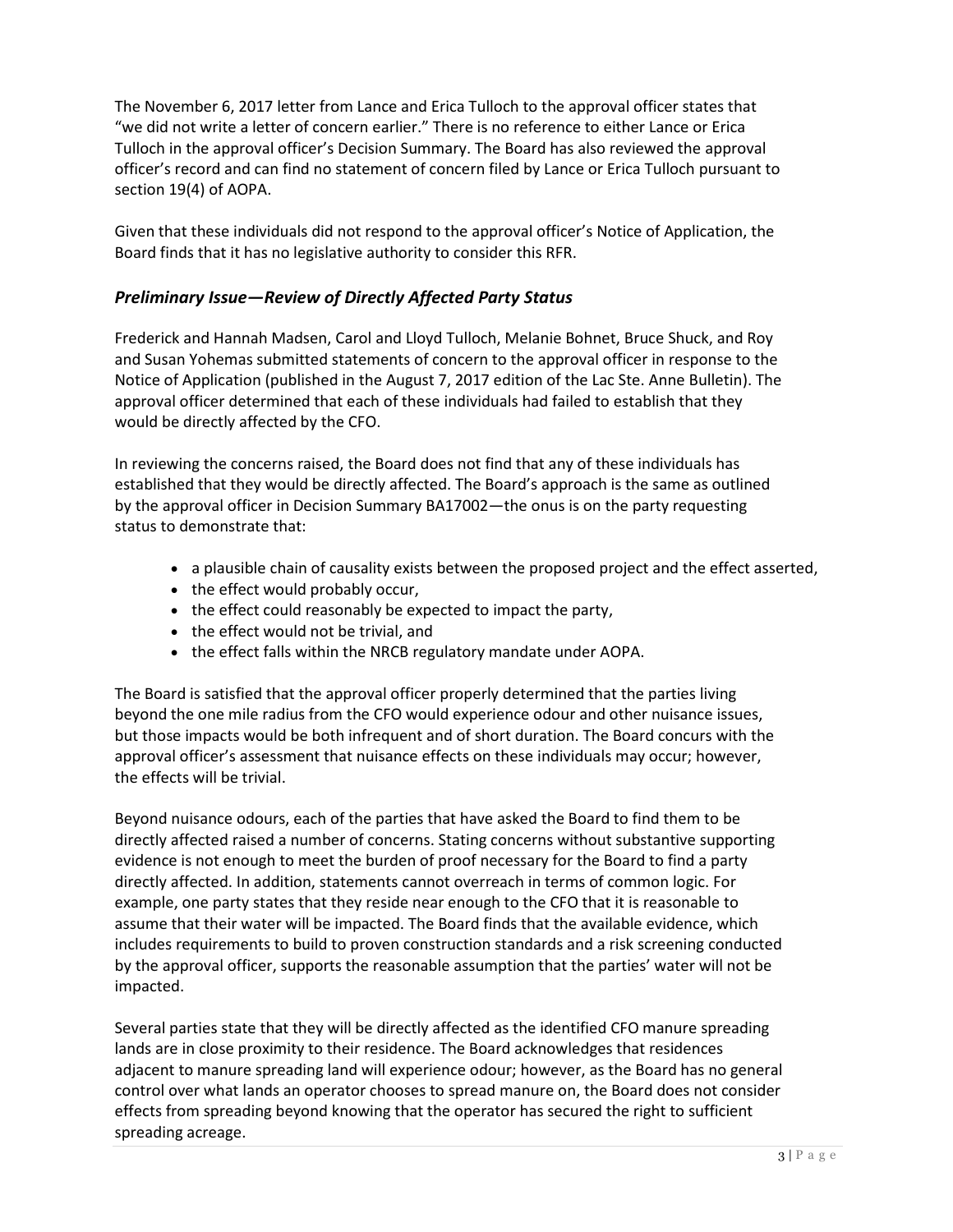Having regard for the submissions of each party, the Board has determined that none of these parties are directly affected. It follows that the RFRs filed by these parties are dismissed.

## *Deliberations on Requests for Review (RFRs)*

In its deliberations, the Board considered each RFR filed by the directly affected parties and the various issues raised. The Board must dismiss an application for review if, in its opinion, the issues raised in the RFR were adequately dealt with by the approval officer or the issues are of little merit. The issues raised in the RFRs include:

- Increase in odour, noise and flies
- Manure spreading odour and risk to water quality
- Risk to surface and groundwater from manure storage
- Issues raised by Lac Ste. Anne County
- Matters beyond the NRCB mandate

#### **Odour, Noise and Flies**

Odour effects on the use and enjoyment of property was a concern raised in most of the RFRs, and was considered by the approval officer. Decision Summary BA17002 referenced the use of minimum distance separation (MDS) requirements as a mitigation measure for nuisance impacts associated with CFOs, noting that the nearest neighbouring residence is 918 metres from the proposed CFO. The calculated MDS for the CFO is 633 metres.

The Board finds that the MDS requirements and the other technical requirements in AOPA mitigate the potential nuisance effects of air quality, noise, and flies associated with the proposed CFO. Section 24 of the AOPA *Standards and Administration Regulation* also sufficiently regulates the land spreading of manure for its nutrient value, and to minimize odour and control run-off. Impact to adjacent lands is regulated by the application of these regulations under the regulatory stewardship of NRCB inspectors.

The Board has reviewed the relevant components of the approval officer's public record, as well as his analysis in Appendix C of Decision Summary BA17002, and finds that the approval officer adequately considered nuisance issues.

#### **Manure Application**

Several RFRs expressed concern that manure spreading activity creates groundwater quality issues, and poses a risk that surface water movement may carry manure offsite. Decision Summary BA17002 reviews and assesses the required land base, incorporation requirements, timing and frequency of application, setbacks, soil testing, record keeping, and the NRCB's related compliance role. The Board finds that the approval officer adequately dealt with the issues associated with spreading activities, and that the AOPA *Standards and Administration Regulation* directly and adequately establishes manure spreading controls to protect surface and groundwater. With respect to the stated concern related to spreading lands that have drainage tiles, the Board is satisfied that the approval officer adequately considered this issue. In reviewing the approval officer's reasons, the Board specifically finds that the approval officer addressed drainage on the spreading lands with drainage tiles and found it was not a concern, as illustrated in the following excerpt from his decision:

"…Drainage tile is designed to encourage soil drainage during extremely wet seasons…Lands with drainage tile are unlikely to experience nutrient loss, as the depth of the drainage system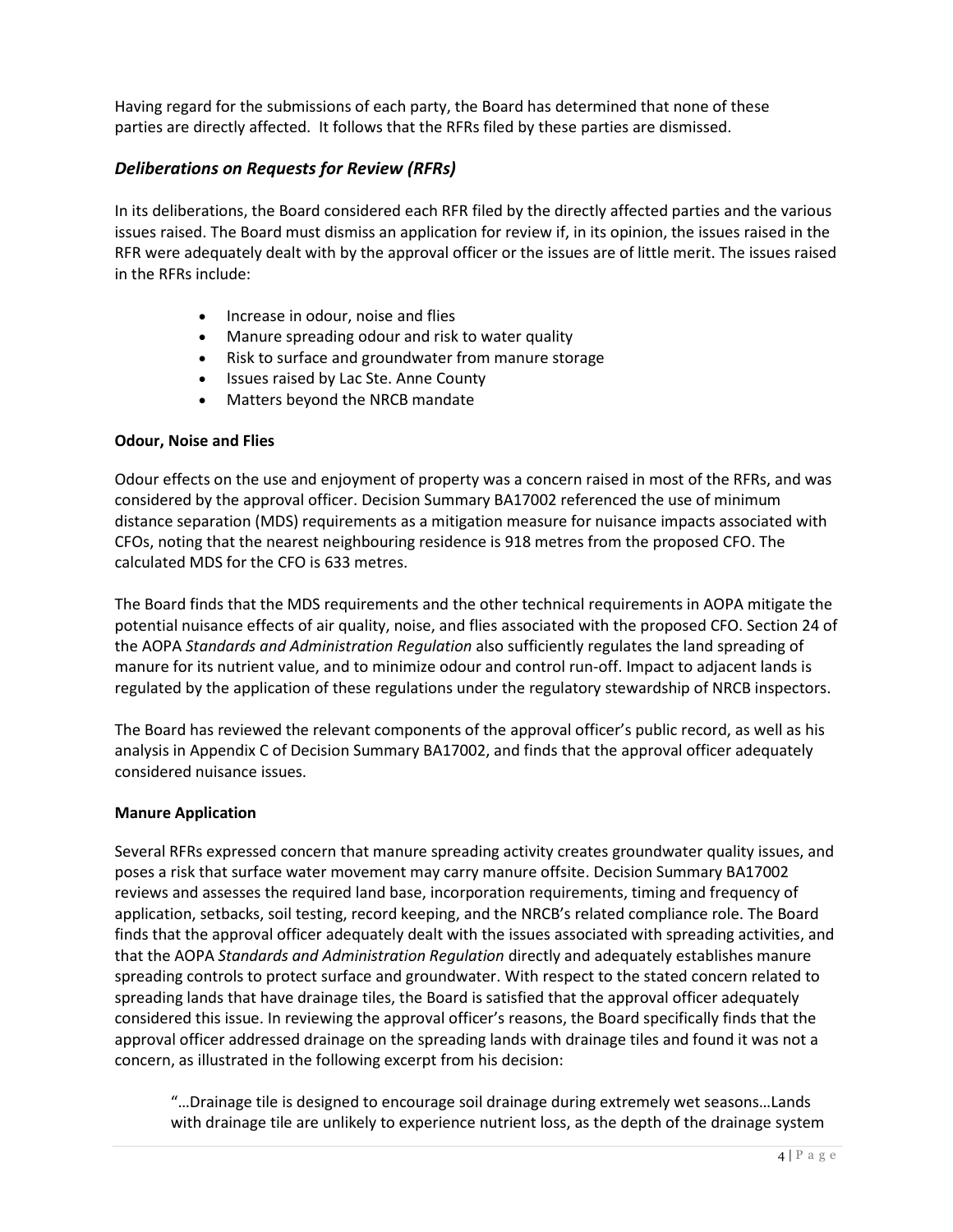allows a considerable amount of soil medium to retain manure nutrients before they reach the drainage tile."

#### **Risk to Surface and Groundwater from Manure Storage**

The protection of water quality from manure seeping from or breaching the CFO manure storage facilities was raised in several submissions. AOPA requires new CFO manure storage facilities to be constructed to specified standards so that there is low risk to ground and surface water. The approval officer's decision and technical summary provide ample evidence that the facilities as approved meet AOPA standards; further, the NRCB environmental risk screening tool assesses the risk to ground and surface water as low. The process and requirements to meet these AOPA standards are straightforward and well understood. A concern was raised that the NRCB approval officer erred by relying on application material that was prepared in support of a previous application. The approval officer considered this issue in his decision summary, and has required current engineering stamps for both design and construction.

The Board is satisfied that the approval officer adequately addressed water quality protection through the application of both AOPA's manure management regulations, and the construction specifications for the hog barn and earthen liquid manure storage.

#### **Issues Raised by Lac Ste. Anne County**

The County asserts that the Board should overturn the approval based on "the history of noncompliance", a failure to adequately consider a number of issues raised by residents who are directly affected parties, and a failure to require that the proponent enter into a road use agreement with the County. Further, the County takes exception with the approval officer's conclusion that the County's municipal development plan (MDP) provisions relating to setbacks and road use may not be land use provisions.

The County appears to have remained relatively inactive regarding this application throughout the approval officer's review. Within the application process, the County assisted with identifying the relevant MDP provisions and providing contact information related to ownership and residences of affected parties. However, the County did not object until it submitted its RFR.

The Board does not accept that characterizing the failure of the permit holder to proceed with construction as a "history of non-compliance" would support denying this application. Permit holders often need to source financing and time construction to meet commodity market fluctuations or personal circumstances. In any event, the history presented does not raise compliance related issues that would suggest an operator will not conform to current standards, or that there is any elevated operational risk potential. Further, the approval includes a construction deadline.

The County asserts that the approval officer failed to satisfy AOPA section 20(1)(b)(i) by failing to afford considerable weight to the issues expressed by directly affected residents. The evidence establishes that the CFO's location conforms to the land use provisions of the County's MDP. The CFO is not located in any of the CFO exclusion zones described on Map 10 of the County's MDP and in fact is located in a CFO buffer zone. Given consistency with the MDP land use provisions, the AOPA regulatory provisions establish the standard by which to assess the source, magnitude, and mitigation related to general nuisance concerns.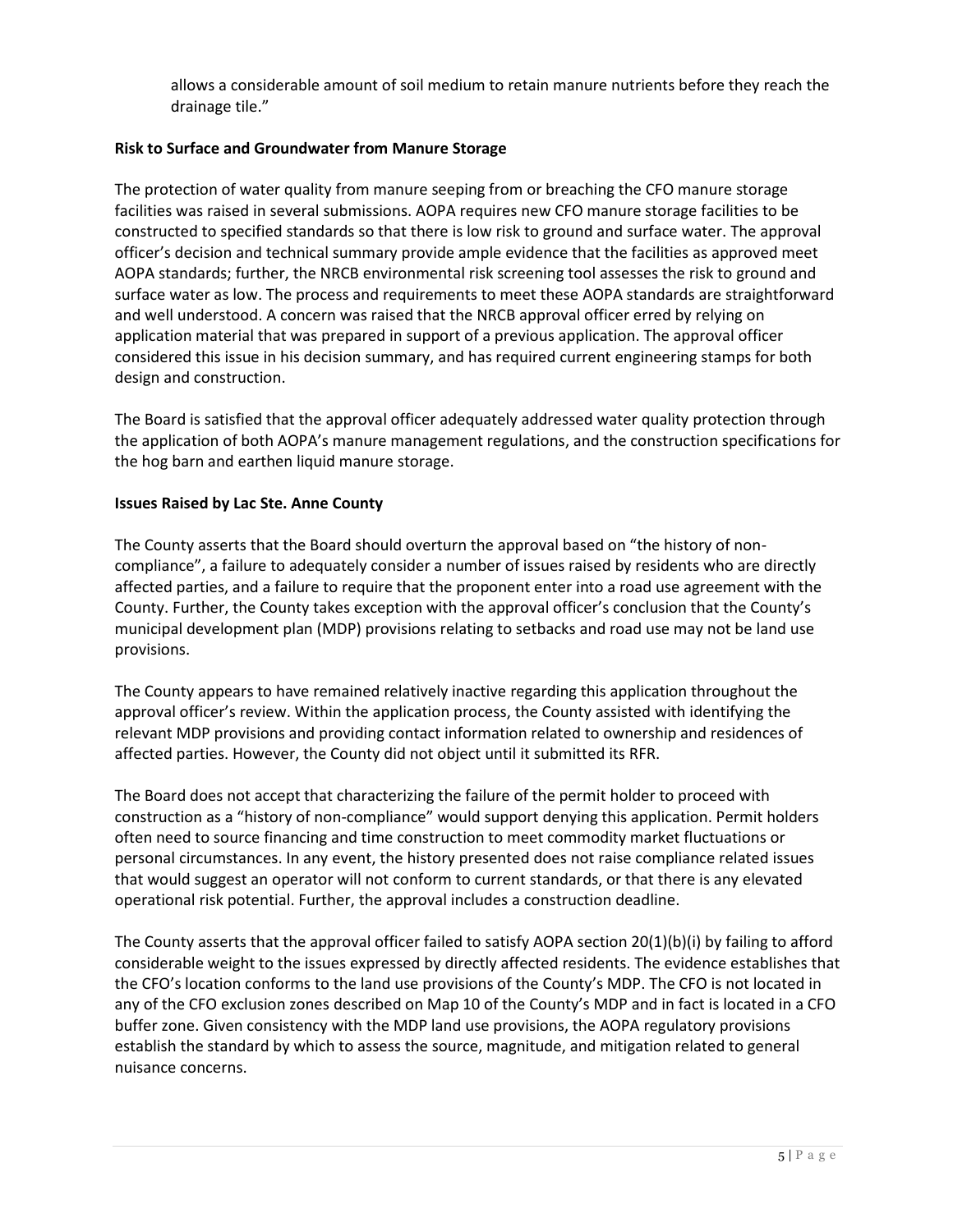The County also included the MDP road use provisions and setback provisions in the list of issues that it believes the approval officer did not adequately consider. The Board finds that the County's assertion that the approval officer erred in finding that MDP provisions relating to setbacks are not land use provisions does not merit consideration, as the evidence is that the CFO's manure storage facilities conform to the MDP's setback provisions. The approval officer applied the NRCB's standing policy not to require road use agreements at the request of municipalities, as such requests are outside of the scope of an AOPA application. The Board is satisfied that the reminder to Pigs R Us "that it is responsible under municipal law for complying with any county road use requirements" correctly states the operator's road use obligations.

The Board finds that the approval officer adequately considered the County's municipal planning documents as well as the other issues raised in the RFR, and concludes that none of those issues warrant consideration at a hearing.

### **Matters Beyond the NRCB's Mandate**

Several RFRs raised a concern that the Pigs R Us CFO would adversely affect the ability of the groundwater resource to service existing licensed water wells. Water licence applications are made to Alberta Environment and Parks (EP) under the provisions of the *Water Act,* and not to the NRCB. If, as happened in this case, an applicant advises the NRCB that they wish to have their NRCB application and their *Water Act* application considered separately, the applications are "de-linked."

Once a water licence application is de-linked from the AOPA application, the NRCB has no statutory authority in relation to water quantity issues. Concerns respecting the issuance of a water licence application may be made directly to EP in accordance with the provisions of the *Water Act* and will be considered by that department, but do not have relevance to the CFO application to the NRCB approval officer or to the Board when included in an RFR. Additionally, by signing the declaration within the Technical Document BA17002-TD, the applicant assumes the risk of compliance with the *Water Act*.

The RFRs also raise issues concerning the effect of the CFO on neighbouring land values. The Board understands that landowners will be concerned about the value of their lands. However, as the Board has consistently stated in previous decisions, land value effects related to community land use is a planning matter dealt with by municipalities in MDPs and land use bylaws. Effects on neighbouring land values is not a relevant Board consideration when the development is consistent with the MDP's land use provisions.

Similarly, the issues raised in respect of dead animal disposal, potential increase of predators, and animal diseases are matters that fall outside the mandate set out for the Board under AOPA. The approval officer responded to each of these concerns in Decision Summary BA17002. The Board has reviewed the approval officer's consideration of these concerns, as well as the directly affected parties' expression of these issues in the RFRs. The approval officer stated that dead animal disposal and livestock diseases are managed under the *Animal Health Act*. Each of these issues is beyond AOPA's legislative scope.

The Board finds that these issues have no merit.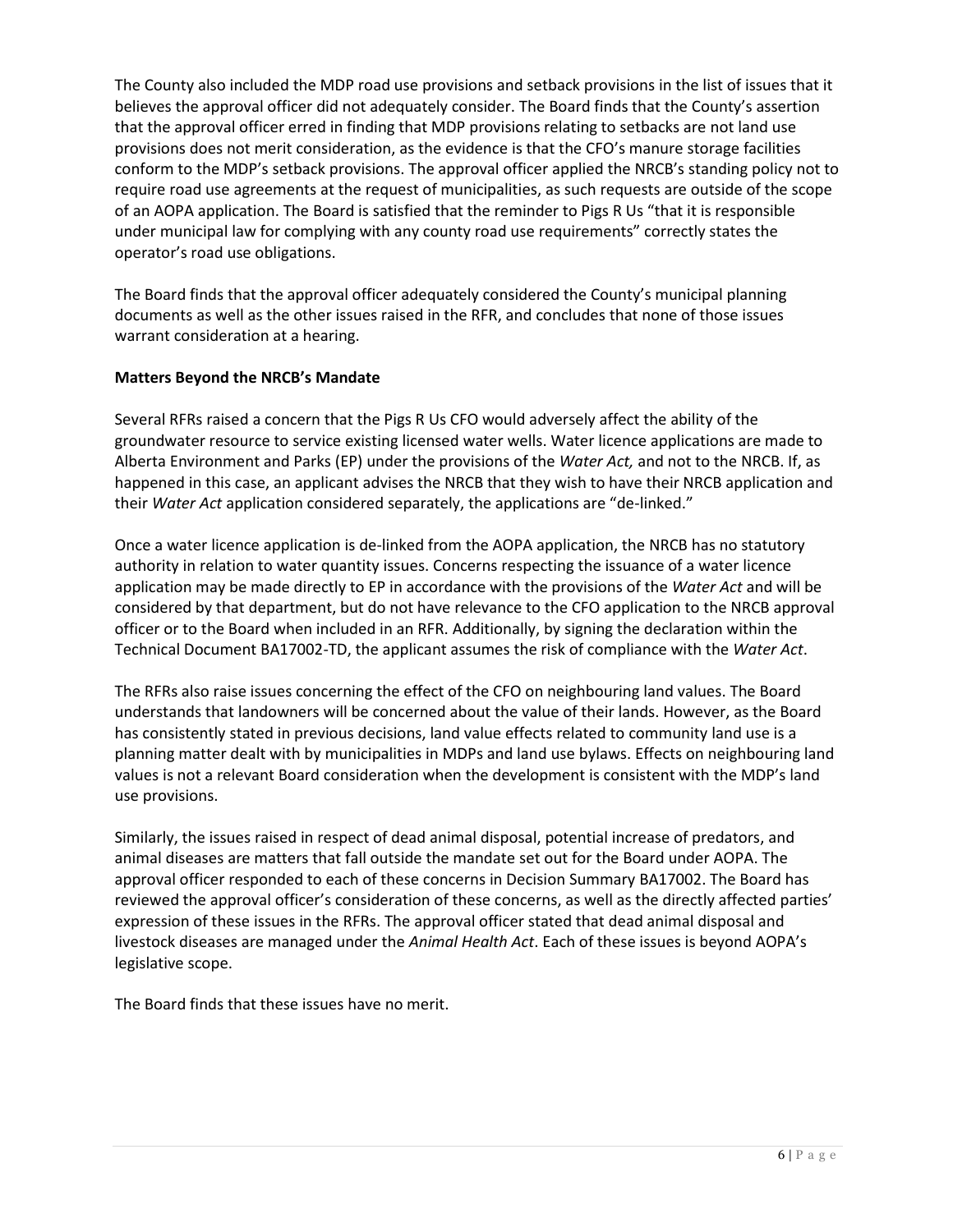## **Decision**

As a result of the Board's deliberations, the Board finds that the approval officer adequately considered all issues raised in the filed Requests for Review and therefore does not direct any matters to a hearing. The RFRs are denied.

DATED at EDMONTON, ALBERTA, this 6th day of December, 2017.

\_\_\_\_\_\_\_\_\_\_\_\_\_\_\_\_\_\_\_\_\_\_\_\_\_\_\_\_ \_\_\_\_\_\_\_\_\_\_\_\_\_\_\_\_\_\_\_\_\_\_\_\_\_\_\_\_

*Original signed by:*

Vern Hartwell **Vernet L. Page Stuart** 

Michele Annich

\_\_\_\_\_\_\_\_\_\_\_\_\_\_\_\_\_\_\_\_\_\_\_\_\_\_\_\_